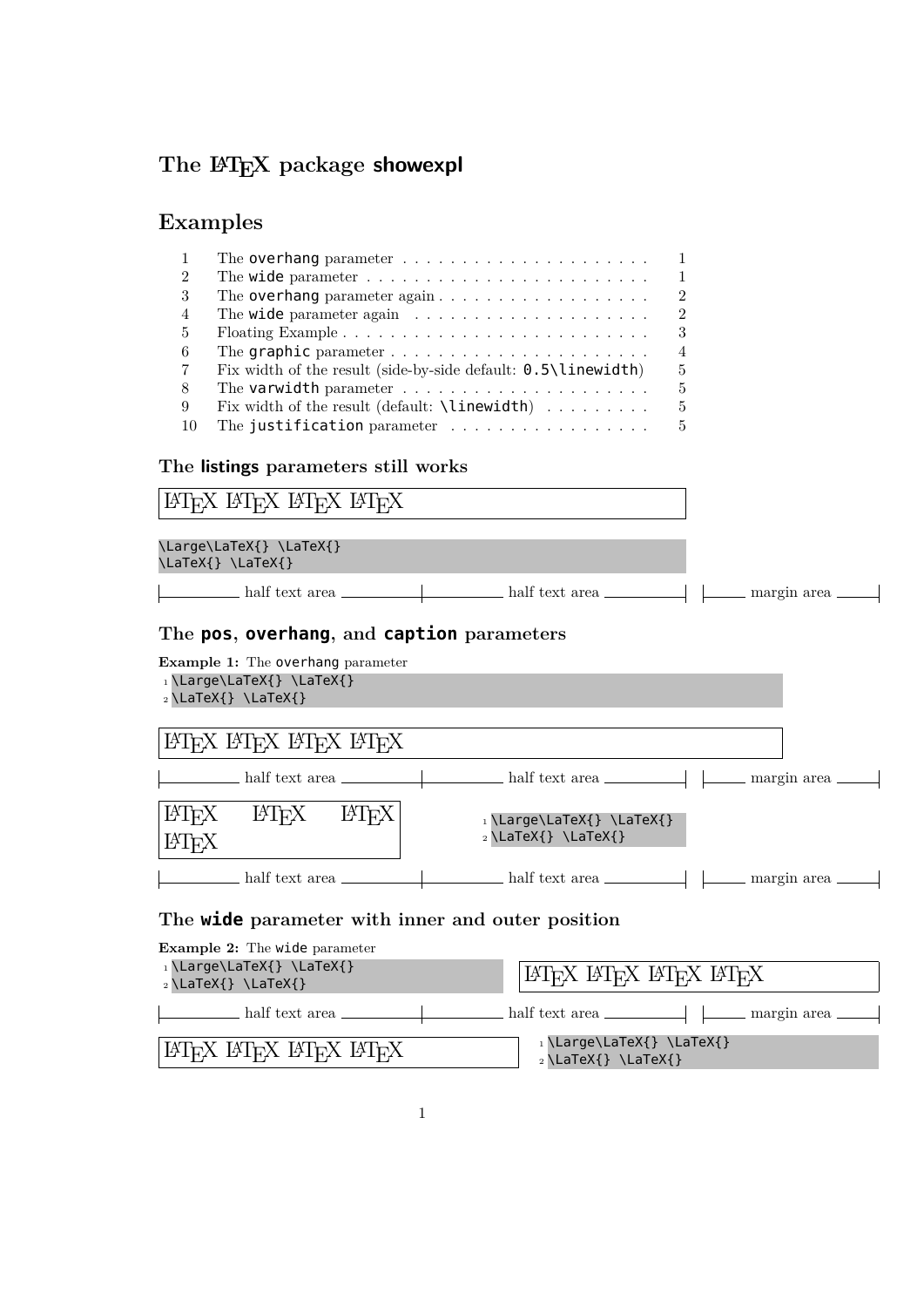| ИТЕХ ИТЕХ ИТЕХ ИТЕХ                                                                                                    |  |  |  |  |  |  |  |
|------------------------------------------------------------------------------------------------------------------------|--|--|--|--|--|--|--|
| 1\Large\LaTeX{}\LaTeX{}<br>$_2 \text{LaTeX}$ \LaTeX{}                                                                  |  |  |  |  |  |  |  |
|                                                                                                                        |  |  |  |  |  |  |  |
| 1\Large\LaTeX{}\LaTeX{}<br>$_2\$ LaTeX{} \LaTeX{}                                                                      |  |  |  |  |  |  |  |
| ІАТЕХ ІАТЕХ ІАТЕХ ІАТЕХ                                                                                                |  |  |  |  |  |  |  |
| <b>Example 3:</b> The overhang parameter again                                                                         |  |  |  |  |  |  |  |
| $\Box$ margin area $\Box$ $\Box$ half text area $\Box$ half text area $\Box$                                           |  |  |  |  |  |  |  |
| $\text{MTFX}$ $\text{MTFX}$ $\text{MTFX}$<br>1\Large\LaTeX{}\LaTeX{}<br>$_2 \setminus$ LaTeX{} \LaTeX{}<br><b>ETFX</b> |  |  |  |  |  |  |  |
|                                                                                                                        |  |  |  |  |  |  |  |
| 1\Large\LaTeX{} \LaTeX{}<br>LATEX LATEX LATEX<br>$_2\$ LaTeX{} \LaTeX{}                                                |  |  |  |  |  |  |  |
| <b>Example 4:</b> The wide parameter again                                                                             |  |  |  |  |  |  |  |
|                                                                                                                        |  |  |  |  |  |  |  |
| 1\Large\LaTeX{} \LaTeX{}<br>ИТЕХ ИТЕХ ИТЕХ ИТЕХ<br>$_2 \setminus$ LaTeX{} \LaTeX{}                                     |  |  |  |  |  |  |  |

## **More examples on an even (left) page**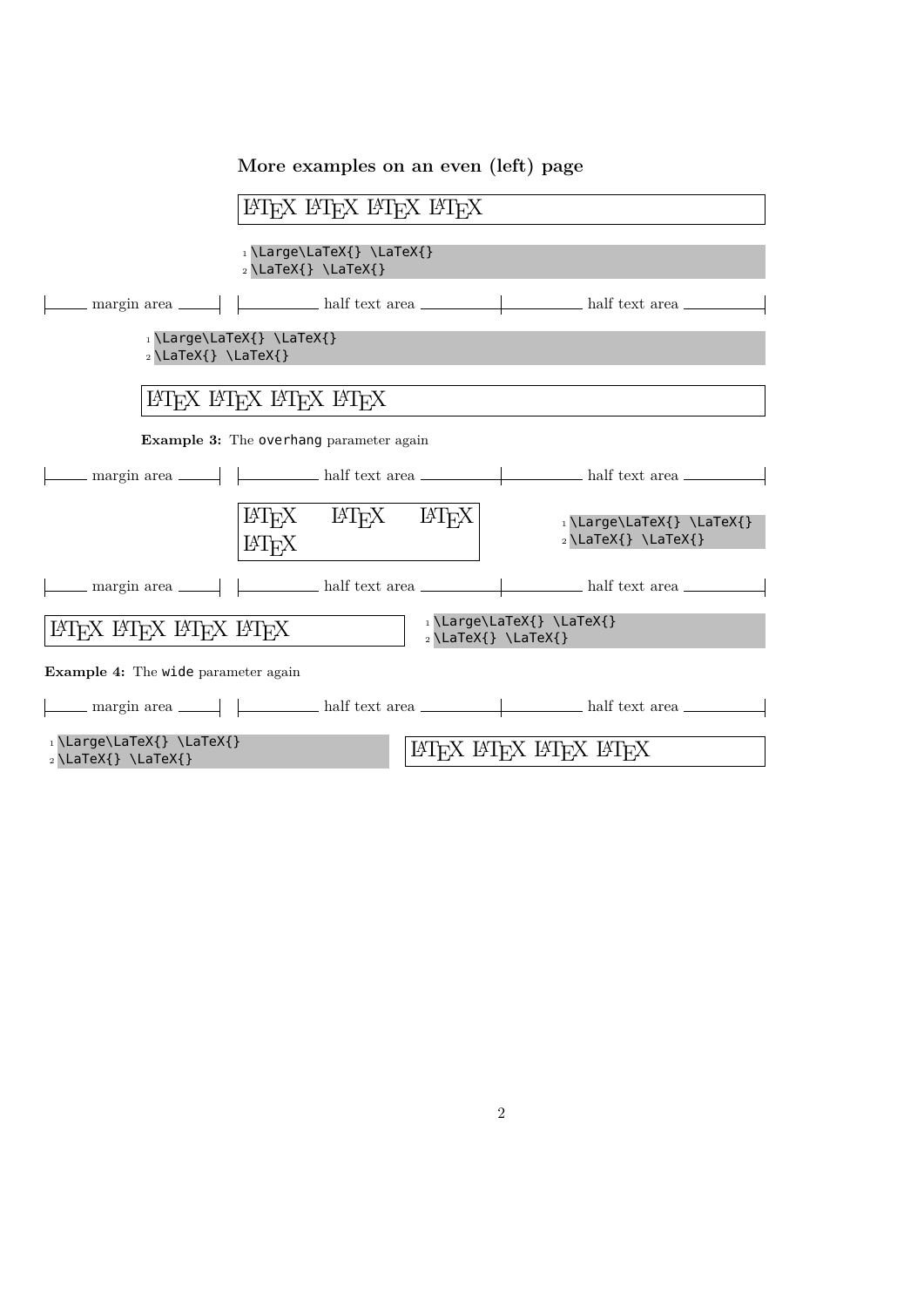**Example 5:** This is a floating Example (parameter rangeaccept=true)

| 1 Line 3 \par            | Line 3           |
|--------------------------|------------------|
| 2Line 4 \par             | Line 4           |
| <sub>3</sub> Line 5 \par | Line 5           |
| $_4$ Line 6 \par         | Line 6           |
| sLine 8 \par             | $\lfloor$ Line 8 |
| 6Line 9 \par             | Line 9           |
| 7Line 10 \par            | Line 10          |

### Whole  $\text{MTEX}$  documents as example code and the para**meters preset, rframe, and rangeaccept**

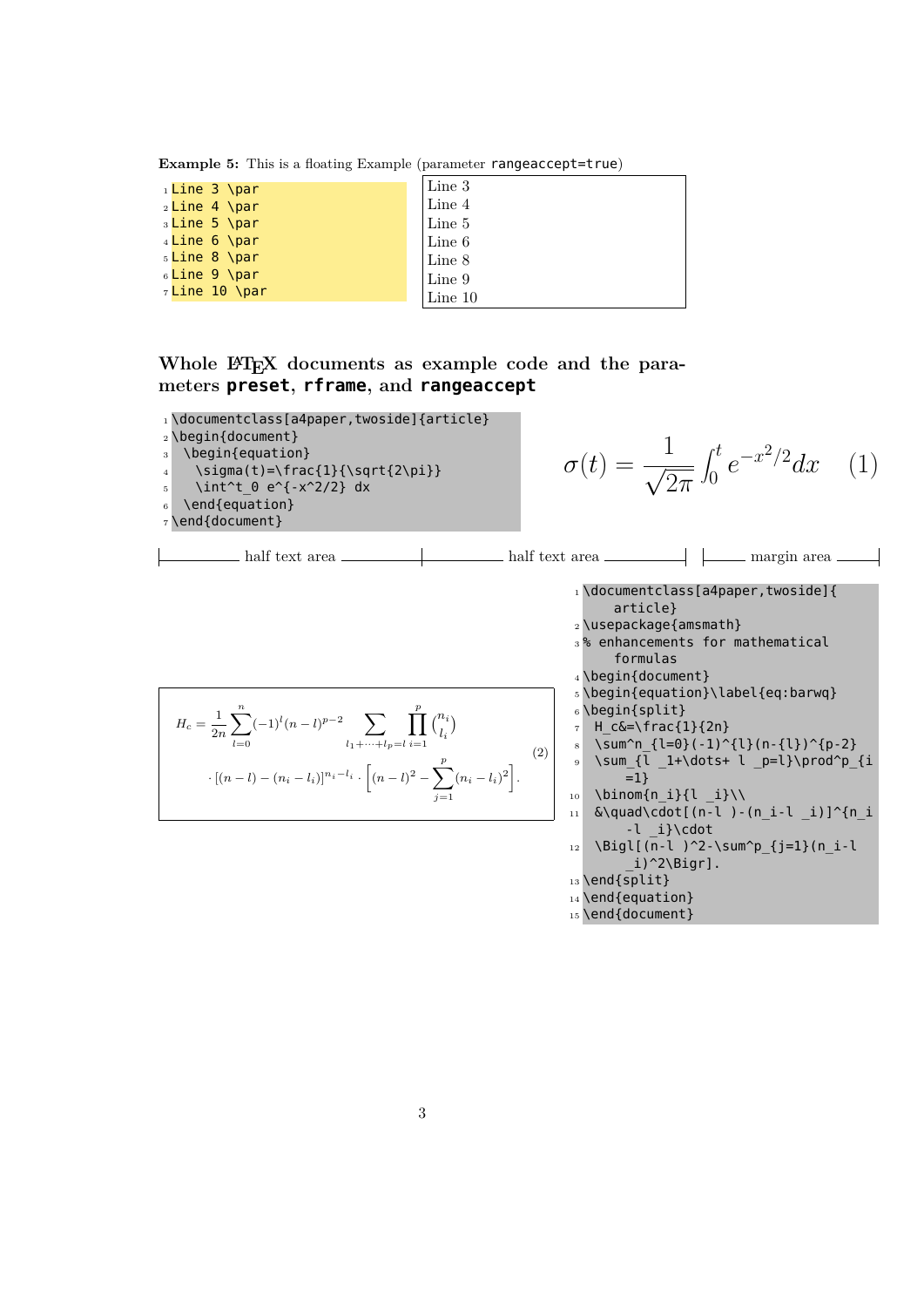| half text area<br>margin area $\_\_$                                                           | half text area                                                                                       |  |  |  |  |
|------------------------------------------------------------------------------------------------|------------------------------------------------------------------------------------------------------|--|--|--|--|
| Using a graphic as the result<br>$_1 \text{Large}\text{?} \text{L}$<br>ІЯГЕХ ІЯГЕХ ІЯГЕХ ІЯГЕХ |                                                                                                      |  |  |  |  |
| $_2 \setminus$ LaTeX{} \LaTeX{}<br>1\Large\LaTeX{}\LaTeX{}<br>$_2 \setminus$ LaTeX{} \LaTeX{}  | <b>SANCAR SANC</b><br>LAT <sub>F</sub> X LAT <sub>F</sub> X<br>LAT <sub>F</sub> X LAT <sub>F</sub> X |  |  |  |  |
| 1\Large\LaTeX{}\LaTeX{}<br>$_2 \setminus$ LaTeX{} \LaTeX{}                                     | LAT <sub>E</sub> X LAT <sub>E</sub> X<br>LAIFX LAIFX                                                 |  |  |  |  |

**Example 6:** The graphic parameter